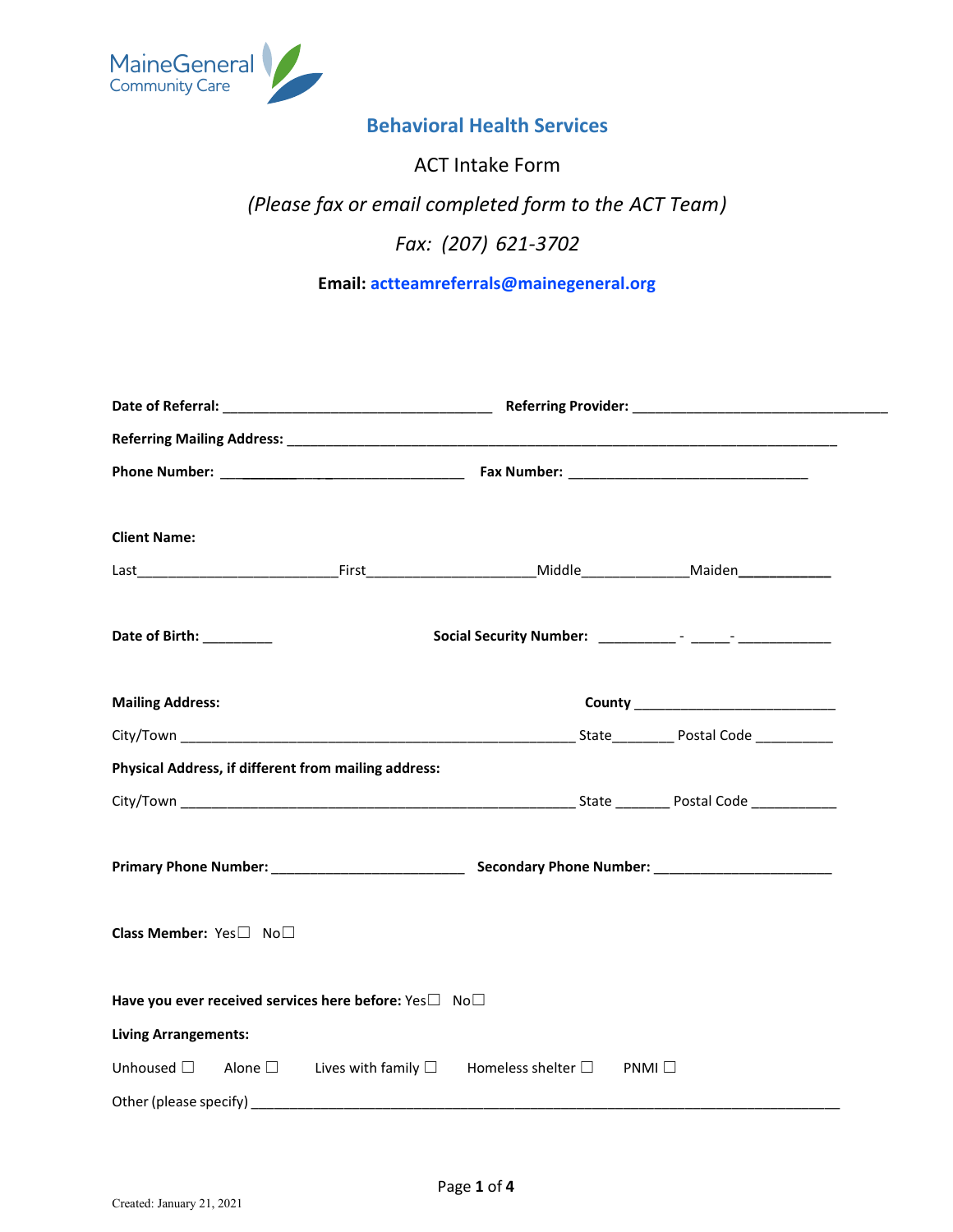

#### **Sex at Birth:**

Male  $□$  Female  $□$  Other  $□$ 

**Identified Gender:** Male □ Female □ Other □

#### **Sexual Orientation:**

Heterosexual □ Bisexual □ Asexual □ Homosexual □ Other □

#### **Marital Status:**

Single □ Married □ Divorced □ Separated, legally □ Widowed □ Life Partner □ Civil Union □ Unknown □

#### **Ethnicity:**

Hispanic or Latino  $□$  Non-Hispanic or Latino  $□$  Patient declined to answer  $□$  Patient not present  $□$ 

#### **Race:**

White □ Black □ Native or African American □ Native Hawaiian or Other Pacific Islander □ Asian □

American Indian  $\square$  Some mixture of two or more of these groups  $\square$  Other  $\square$ 

| Guardian Name/Mailing Address (if, applicable):                                     |       |             |  |  |  |
|-------------------------------------------------------------------------------------|-------|-------------|--|--|--|
| City/Town                                                                           | State | Postal Code |  |  |  |
| (Please attach quardianship paperwork for records) $\text{Yes} \Box \text{No} \Box$ |       |             |  |  |  |

(if, No please explain) \_\_\_\_\_\_\_\_\_\_\_\_\_\_\_\_\_\_\_\_\_\_\_\_\_\_\_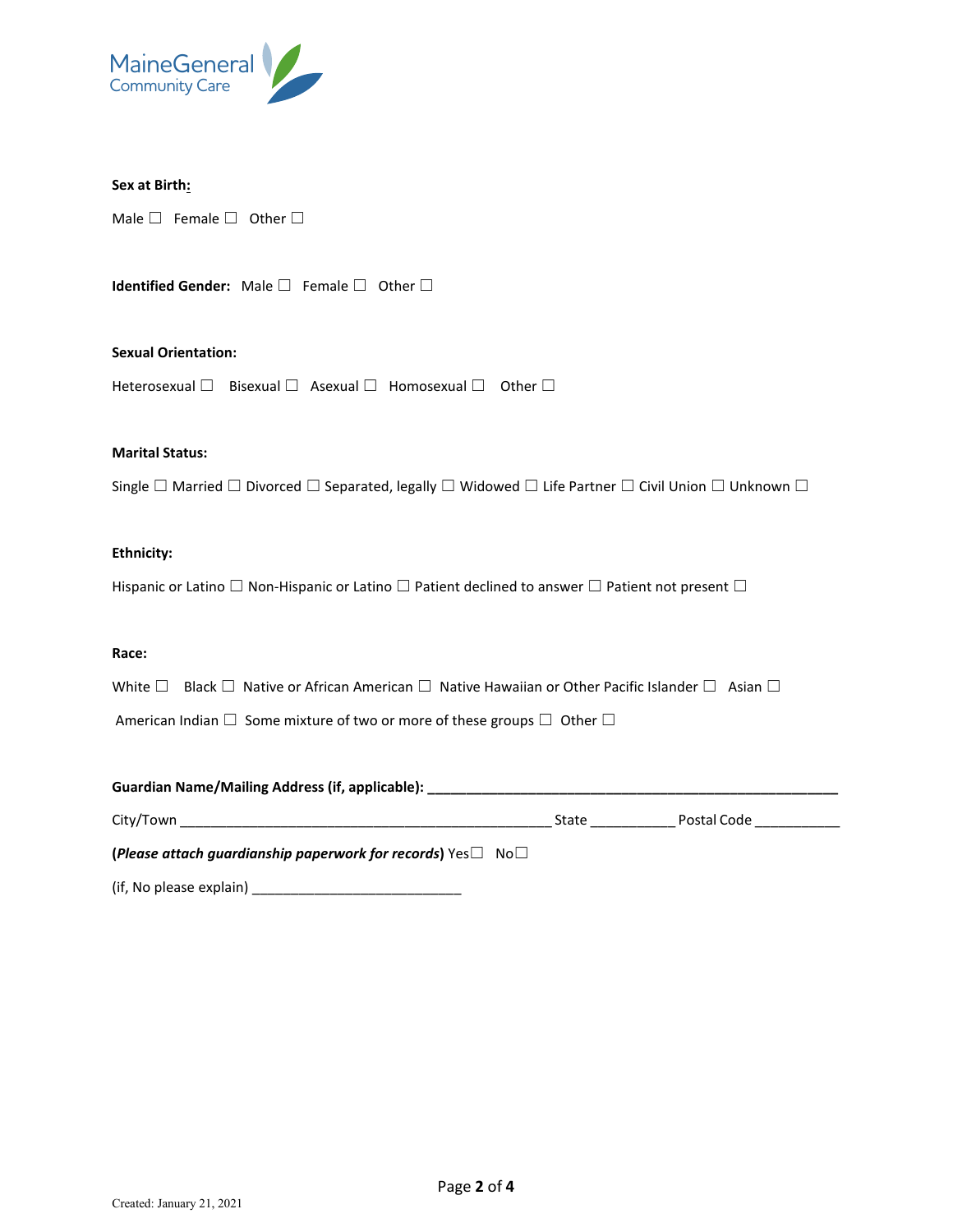

| <b>Emergency Contact:</b>                                                |                                                                                                                                                                   |
|--------------------------------------------------------------------------|-------------------------------------------------------------------------------------------------------------------------------------------------------------------|
|                                                                          |                                                                                                                                                                   |
| Mailing Address: (Physical Address, if different from mailing address)   |                                                                                                                                                                   |
|                                                                          |                                                                                                                                                                   |
|                                                                          |                                                                                                                                                                   |
|                                                                          | <b>Pregnant:</b> Yes $\square$ No $\square$ (if, Pregnant): IV Drug User? Yes $\square$ No $\square$ <b>OR</b> Substance Use Disorder? Yes $\square$ No $\square$ |
|                                                                          | Open Case with DHHS Office of Child and Family Services? Yes $\square$ No $\square$ (if yes, please specify below)                                                |
|                                                                          |                                                                                                                                                                   |
|                                                                          |                                                                                                                                                                   |
|                                                                          | Allergies (Medication/Food/Latex)? Yes□ No□ (if yes, please attach a list)                                                                                        |
|                                                                          | Special Accommodations Required? Yes $\square$ No $\square$ Handicap $\square$ Interpreter $\square$                                                              |
|                                                                          | DSM V Diagnostic Codes and Title: (Please attach most recent evaluation/assessment)                                                                               |
| <b>Current Medications: (Please attach most recent medication sheet)</b> |                                                                                                                                                                   |
| <b>Current Medical Status/Conditions: (please specify below)</b>         |                                                                                                                                                                   |
| <b>Insurance Information:</b>                                            |                                                                                                                                                                   |
| No INS $\Box$ Self Pay $\Box$ MaineCare $\Box$ Medicare $\Box$           | Commercial $\square$                                                                                                                                              |
|                                                                          |                                                                                                                                                                   |
|                                                                          |                                                                                                                                                                   |
|                                                                          |                                                                                                                                                                   |